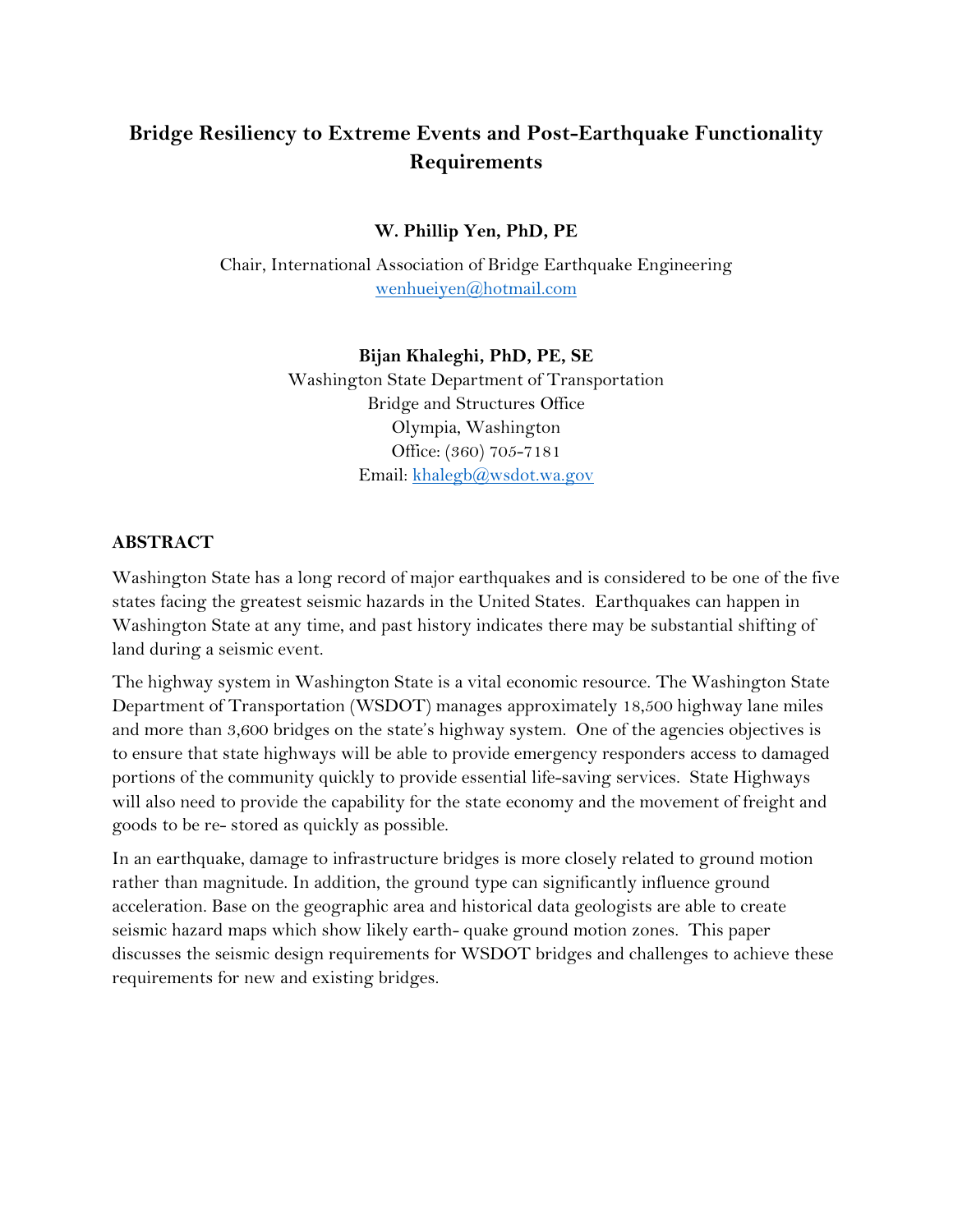### **INTRODUCTION**

Bridge are designed based on "strong beam - weak column" proportioning principles. Plastic hinging shall be directed to Seismic Critical Members, allowing a mechanism to form and facilitates transverse and longitudinal movement of bridge bents and frames. Every bridge shall be designed with an Earthquake Resisting System that ensures a load path for gravity loads and provides sufficient strength and ductility to achieve the specified performance criteria.

The plastic hinge ductility or other means of energy dissipation/bridge damping shall be adequate to satisfy the deformation demands imposed by the "design seismic hazards" while minimizing the probability of bridge collapse.

Earthquake Resisting Systems shall consist of the following:

- Seismic critical members ductile structural members that are intentionally designed to deform inelastic through several cycles without significant loss of strength, thereby limiting the forces transmitted to adjoining capacity protected members,
- Capacity protected members (CPMs) structural members that remain essentially elastic after the adjoining members fuse or form plastic hinges,
- Earthquake resisting elements bridge elements that undergo inelastic deformation, dissipate energy, or increase bridge damping, and
- Sacrificial elements Bridge elements that are typically designed to disengage in order to limit forces transmitted to adjoining capacity-protected members.

Seismic design of new bridges and bridge widenings conform to AASHTO Guide Specifications for LRFD Seismic Bridge Design<sup>1</sup> per WSDOT Bridge Design Manual (BDM)<sup>2</sup>. For nonconventional bridges, bridges that are deemed critical or essential, or bridges that fall outside the scope of the Guide Specifications for any other reasons, project specific design requirements is developed and submitted for approval.

The importance classifications for all highway bridges in Washington State are classified as "Normal" except for special major bridges. Special major bridges fitting the classifications of either "Critical" or "Essential" will be so designated by the bridge owner.

Bridges are considered as Critical, Essential, or Normal for their operational classification as described below. Two-level performance criteria are required for design of Essential and Critical bridges. Essential and Critical bridges are designated by WSDOT Regions or Local Agencies, in consultation with WSDOT State Bridge and Structures Engineer and State Bridge Design Engineer.

### **• Critical Bridges**

Critical bridges are expected to provide immediate access to emergency and similar lifesafety facilities after an earthquake. The Critical designation is typically reserved for highcost projects where WSDOT intends to protect the investment or for projects that would be especially costly to repair if they were damaged during an earthquake.

### **• Essential Bridges**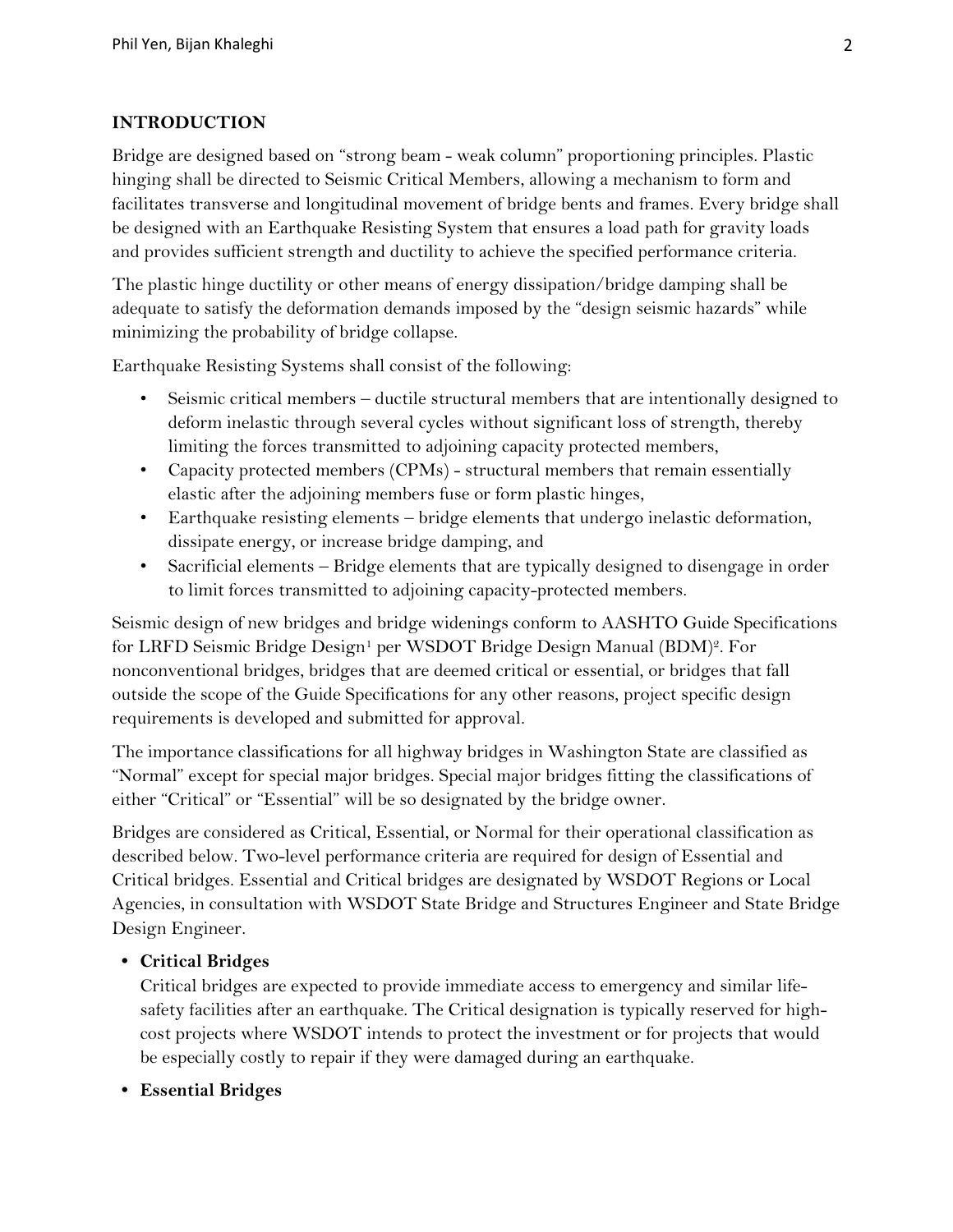Essential bridges serve as vital links for rebuilding damaged areas and provide access to the public shortly after an earthquake.

### **• Normal Bridges**

All bridges not designated as either Critical or Essential are designated as Normal.

### **Expected Bridge Seismic Performance:**

The seismic hazard evaluation level for designing Normal bridges is the Safety Evaluation Earthquake (SEE), and the seismic hazard evaluation level for designing Essential and Critical bridges is both the Safety Evaluation Earthquake and the Functional Evaluation Earthquake (FEE) as specified in Table 1.

| <b>Bridge</b><br>Operational<br>Importance<br>Category | <b>Seismic Hazard</b><br><b>Evaluation Level</b> | <b>Expected Post</b><br>Earthquake<br><b>Damage State</b> | <b>Expected Post</b><br>Earthquake<br><b>Service Level</b> |
|--------------------------------------------------------|--------------------------------------------------|-----------------------------------------------------------|------------------------------------------------------------|
| Normal                                                 | <b>SEE</b>                                       | Significant                                               | No Service                                                 |
| Essential                                              | <b>SEE</b>                                       | Moderate                                                  | <b>Limited Service</b>                                     |
|                                                        | <b>FEE</b>                                       | Minimal                                                   | <b>Full Service</b>                                        |
| Critical                                               | <b>SEE</b>                                       | Minimal to<br>Moderate                                    | <b>Limited Service</b>                                     |
|                                                        | FEE                                              | None to Minimal                                           | <b>Full Service</b>                                        |

Table 1 Seismic Hazard Evaluation Levels and Expected Performance

### **Expected Post-earthquake Service Levels**

- **• No Service** Bridge is closed for repair or replacement.
- **• Limited Service** Bridge is open for emergency vehicle traffic: A reduced number of lanes for normal traffic is available within three months of the earthquake; Vehicle weight restriction may be imposed until repairs are completed. It is expected that within three months (Essential Bridges) or within three days (Critical Bridges) of the earthquake, repair works on a damaged bridge would have reached the stage that would permit normal traffic on at least some portion of the bridge.
- **• Full Service** Full access to normal traffic is available almost immediately after the earthquake. The expected post-earthquake damage states and service levels of Critical bridges are included in Table 2 to provide an indication of their expected performance relative to other bridge categories.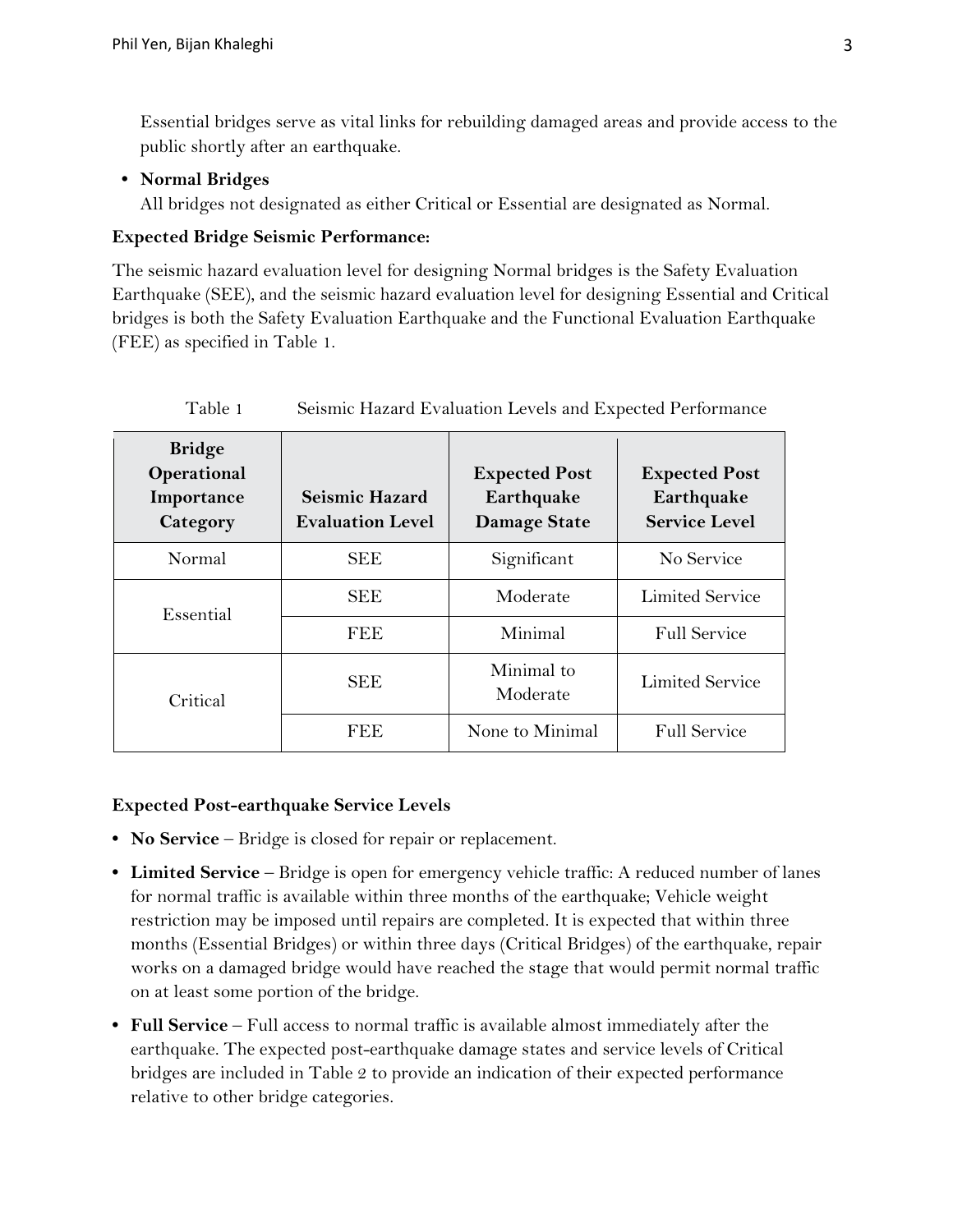|                                                    | <b>Displacement Ductility Demand Limits</b> |                                    |            |                         |            |
|----------------------------------------------------|---------------------------------------------|------------------------------------|------------|-------------------------|------------|
|                                                    | Normal<br><b>Bridges</b>                    | <b>Essential</b><br><b>Bridges</b> |            | <b>Critical Bridges</b> |            |
| <b>Seismic Critical Member</b>                     |                                             | <b>SEE</b>                         | <b>FEE</b> | <b>SEE</b>              | <b>FEE</b> |
| Wall Type Pier in Weak Direction                   | 5.0                                         | 2.5                                | 1.5        | 1.5                     | 1.0        |
| Wall Type Pier in Strong Direction                 | 1.0                                         | 1.0                                | 1.0        | 1.0                     | 1.0        |
| Single Column Bent                                 | 5.0                                         | 2.5                                | 1.5        | 1.5                     | 1.0        |
| Multiple Column Bent                               | 6.0                                         | 3.5                                | 2.0        | 1.5                     | 1.0        |
| Pile Column with Plastic Hinge at Top of<br>Column | 5.0                                         | 3.5                                | 2.0        | 1.5                     | 1.0        |
| Pile Column with Plastic Hinge Below<br>Ground     | 4.0                                         | 2.5                                | 1.5        | 1.5                     | 1.0        |
| Superstructure                                     | 1.0                                         | 1.0                                | 1.0        | 1.0                     | 1.0        |

Table 2 Displacement Ductility Demand Values,  $\mu$ <sub>D</sub>

### **EXPECTED POST-EARTHQUAKE DAMAGE STATES**

- **• Significant**  "imminent failure," i.e., onset of compressive failure of core concrete. Bridge replacement is likely. All plastic hinges within the structure have formed with ductility demand values approaching the limits specified in Table 4.1-2.
- **• Moderate**  "extensive cracks and spalling, and visible lateral and/or longitudinal reinforcing bars". Bridge repair is likely but bridge replacement is unlikely
- **• Minimal** "flexural cracks and minor spalling and possible shear cracks". Essentially elastic performance
- **• None** No damage

The Design Spectrum for Safety Evaluation Earthquake (SEE) is taken as a spectrum based on a 7% probability of exceedance in 75 years (or 975-year return period). BDM Section 4.2.3 provides the ground motion software tool SPECTRA to develop spectral response parameters.

The Design Spectrum for Functional Evaluation Earthquake (FEE) is taken as a spectrum based on a 30% probability of exceedance in 75 years (or 210-year return period). The Geotechnical Engineer is provide final design spectrum recommendations. The FEE may be obtained using the USGS Interactive website [\(https://earthquake.usgs.gov/hazards/interactive\)](https://earthquake.usgs.gov/hazards/interactive/).

Normal and Essential bridges subjected to the seismic hazard levels specified in Table 1 satisfy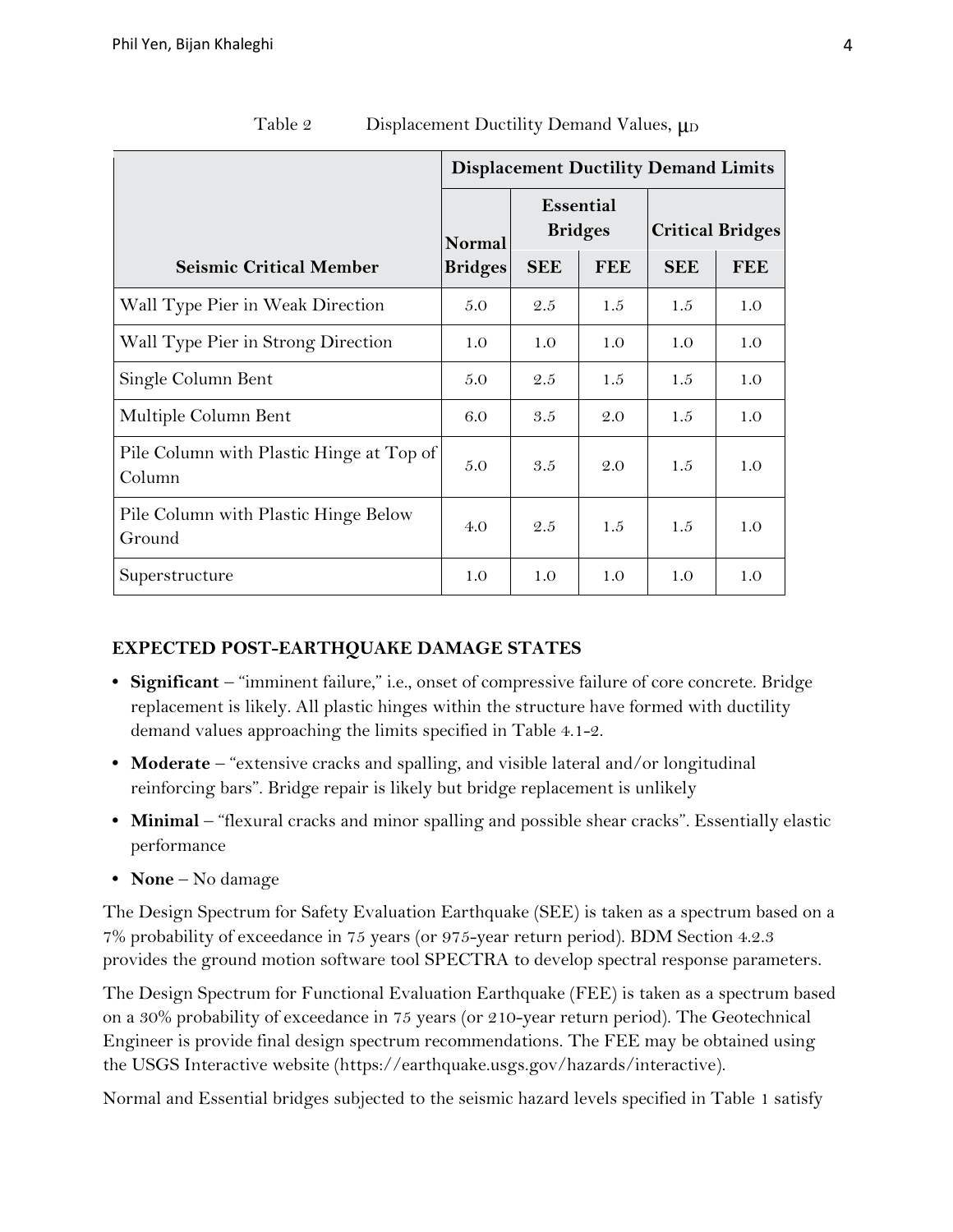the displacement criteria specified in LRFD-SGS as applicable and the maximum displacement ductility demand,  $\mu_D$  values as specified in Table 2.

#### **SEISMIC DESIGN REQUIREMENTS BRIDGE WIDENING PROJECTS**

The Seismic Design requirements for Bridge Modifications and Widening are as follows and as illustrated in BDM Figure 3:

- 1. Normal bridge modification or widening projects classified as Minor Modification or Widening do not require either a seismic evaluation or a retrofit of the structure. If the conditions for Minor Modification or Widening project are met, it is anticipated that the modified or widened structure will not draw enough additional seismic demand to significantly affect the existing sub-structure elements.
- 2. Seismic analysis is required for all Major Modifications and Widening projects at project scoping level in accordance with Section 4.1. A complete seismic analysis is required for Normal bridges in Seismic Design Category (SDC) B, C, and D for major modifications and widening projects as described below. A project geotechnical report (including any unstable soil or liquefaction issues) is available to the structural engineer for seismic analysis. Seismic analysis is performed for both existing and widened structures. Capacity/Demand (C/D) ratios are required for existing bridge elements including foundation.
- 3. The widening portion of the structure is designed for liquefiable soils condition in accordance to the AASHTO Seismic, and
- 4. Procedure for Normal Bridges: Seismic improvement of existing columns and crossbeams to  $C/D > 1.0$  is required. The cost of seismic improvement is paid for with widening project funding (not from the Retrofit Program). The seismic retrofit of the existing Normal structure conform to the BDM, while the newly widened portions of the bridge comply with the AASHTO Seismic, except for balanced stiffness criteria, which may be difficult to meet due to the existing bridge configuration. However, the designer should strive for the best balanced frame stiffness for the entire widened structure that is attainable in a cost effective manner.
- 5. Major Modification and Widening Projects require the designer to determine the seismic C/D ratios of the existing bridge elements in the final widened condition. If the C/D ratios of columns and crossbeam of existing structure are less than 1.0, the improvement of seismically deficient elements is mandatory and the widening project is included the improvement of existing seismically deficient bridge elements to C/D ratio of above 1.0. The C/D ratio of 1.0 is required to prevent the collapse of the bridge during the seismic event as required for life safety. Seismic improvement of the existing foundation elements (footings, pile caps, piles, and shafts to C/D ratios could be deferred to the Bridge Seismic Retrofit Program.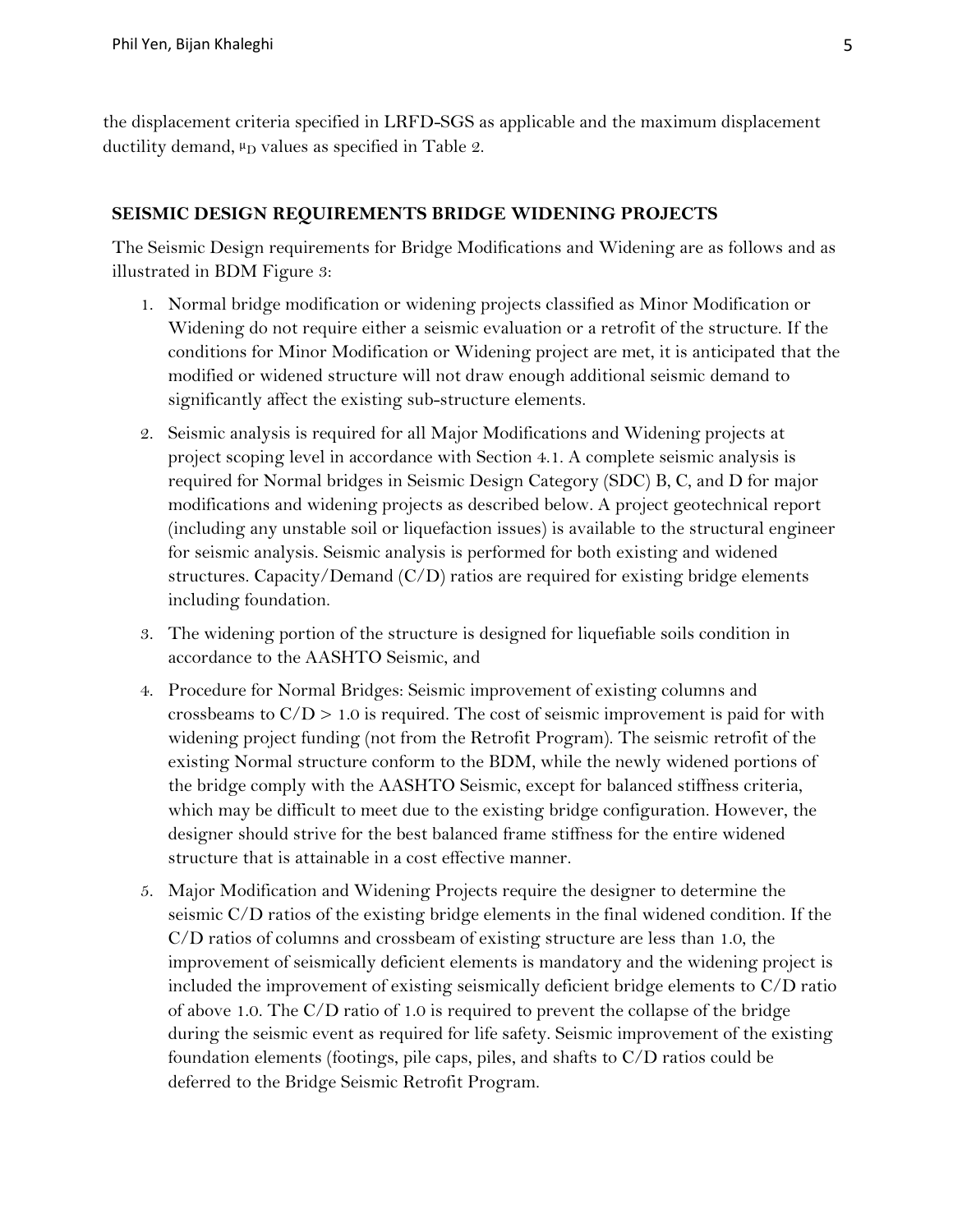6. Procedure for Essential/Critical Bridges: The initial goal is to conduct the seismic design effort so the composite structure (existing bridge and widening) meet requirements of the two-level seismic design (FEE and SEE) de-scribed in BDM Section 4.1. This includes the superstructure, substructure and foundation elements of the composite structure. Retrofitting or strengthening of the existing structure may be necessary to achieve this. Depending on the year the bridge was constructed, type of foundation and capacity of the soils during a seismic event, it may become expensive to meet this goal. If the Engineer determines it is cost prohibitive to meet the two-level design criteria, the Bridge Design Engineer may approve deviations.

Examples of potential deviations include:

- a. Meeting two-level design criteria for the widened portion, but only achieving Normal bridge criteria for the existing bridge.
- b. Meeting two-level design criteria for the above-ground portions of the composite structure, but not achieving this for the below-ground portions (foundations).
- c. Performing a two-level design, but requiring deviations from the displacement ductility demand limits identified in BDM Section 4.1.
- d. Only achieving Normal (no collapse) criteria for the composite structure.

| <b>Modifications or Widening</b>                                                                                                                              | <b>Alterations</b>                                                                                                    | <b>Seismic Design Guidance</b>                                                                                                                        | <b>Illustration</b> |
|---------------------------------------------------------------------------------------------------------------------------------------------------------------|-----------------------------------------------------------------------------------------------------------------------|-------------------------------------------------------------------------------------------------------------------------------------------------------|---------------------|
| <b>Minor Modifications</b><br><b>Deck Rehabilitations</b><br>• Traffic Barrier Replacements<br>• sidewalk<br>addition/rehabilitation<br>• No change in LL use | Superstructure<br>mass increase is<br>less than 10%<br>• Fixity conditions<br>are not changed                         | • Do not Require seismic<br>evaluation<br>• Do not require retrofit of<br>the structure                                                               |                     |
| <b>Major Modifications</b><br><b>Minor Modifications PLUS</b><br>Replacing/adding girder and<br>$\bullet$<br>slab<br>Change in LL use                         | Superstructure<br>$\bullet$<br>mass increase<br>between 10% to<br>$20\%$ and/or<br>• Fixity conditions<br>are changed | • Seismic evaluation of the<br>structure is required.<br>• Do-No-Harm is required<br>for substructure.<br>• Do-No-Harm is required<br>for foundation. |                     |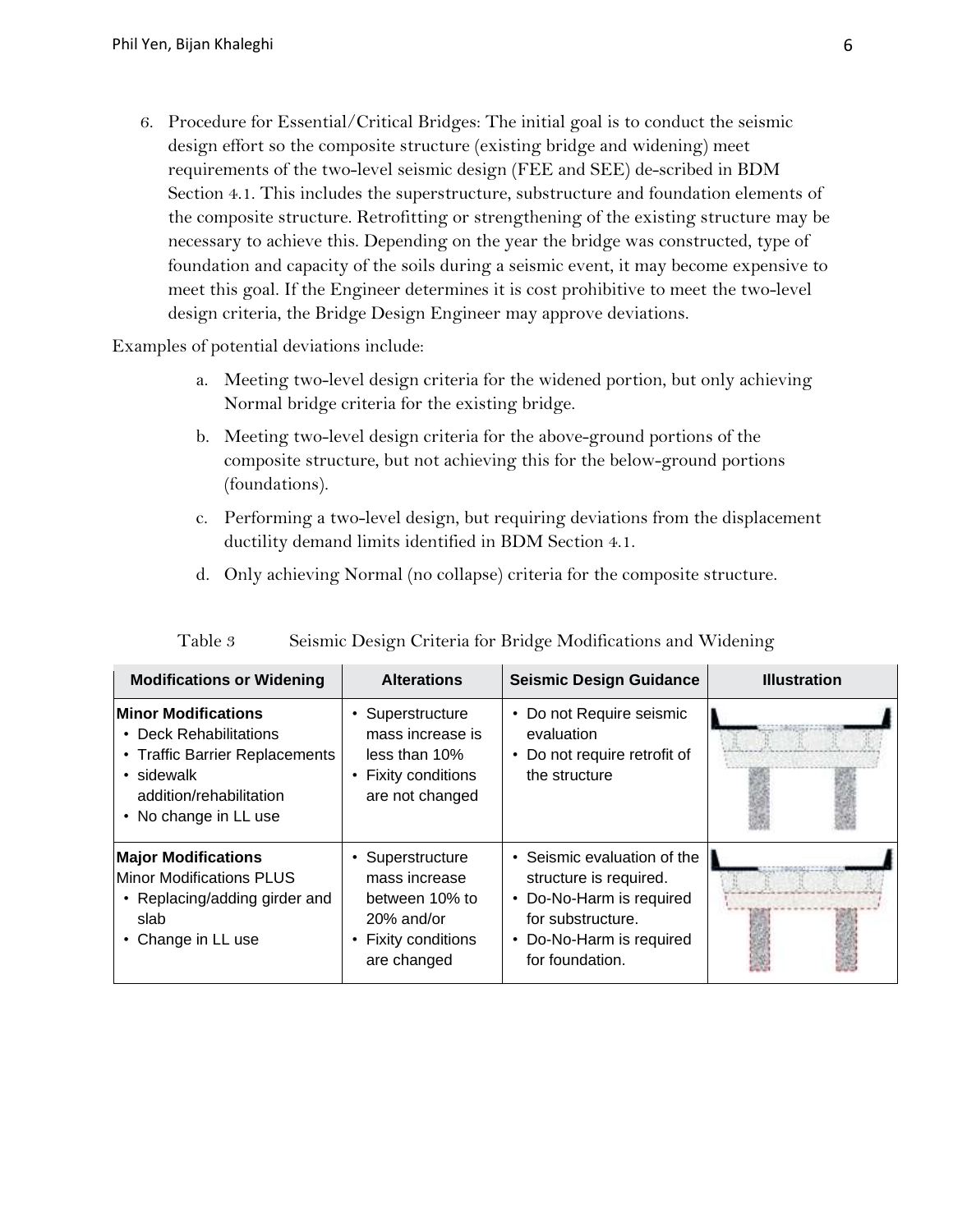| Major Widening - Case 1<br><b>Minor Modifications PLUS</b><br>• Superstructure or Bent<br>Widening | • Superstructure<br>mass increase is<br>more than $> 20\%$<br>and/or<br>• Substructure/bents<br>modified and/or<br>• Fixity conditions<br>are changed | • Seismic evaluation of the<br>structure is required.<br>• C/D ratio of equal or<br>greater than 1.0 is<br>required for substructure.<br>• Do-No-Harm could be<br>used for Foundation. |  |
|----------------------------------------------------------------------------------------------------|-------------------------------------------------------------------------------------------------------------------------------------------------------|----------------------------------------------------------------------------------------------------------------------------------------------------------------------------------------|--|
| <b>Major Widening - Case 2</b><br>• widening on one side                                           | • Substructure or<br>bents are modified.<br>Columns are<br>added on one side.                                                                         | • Seismic evaluation of the<br>structure is required.<br>• C/D ratio of equal or<br>greater than 1.0 is<br>required for substructure.<br>• Do-No-Harm could be<br>used for Foundation. |  |
| Major Widening - Case 3<br>• widening on both sides                                                | • Substructure or<br>bents are modified.<br>Columns are<br>added on<br>both sides.                                                                    | • Seismic evaluation of the<br>structure is required.<br>• C/D ratio of equal or<br>greater than 1.0 is<br>required for substructure.<br>• Do-No-Harm could be<br>used for Foundation. |  |

### **SEISMIC RETROFITTING OF EXISTING BRIDGES**

Seismic retrofitting of existing bridges is performed in accordance with FHWA publication FHWA-HRT-06-032, Seismic Retrofitting Manual for Highway Structures. When combining the response of two or three orthogonal directions the design of any quantity of interest (displacement, bending moment, shear or axial force) be obtained by the 100-30 percent combination rule as described in AASHTO Specifications.

# **SEISMIC ANALYSIS REQUIREMENTS**

The first step in retrofitting a bridge is to analyze the existing structure to identify seismically deficient elements. The initial analysis consists of generating capacity/demand ratios for all relevant bridge components. Seismic displacement force demands is determined using the multi-mode spectral analysis of Retrofitting Manual as a minimum. Prescriptive requirements, as support length, is considered mandatory and is included in the Seismic capacities is determined in accordance with the requirements Seismic Retrofitting Manual. Displacement capacities is determined by Method D2 – Structure Capacity/Demand (Pushover) Method of Seismic Retrofitting Manual Section 5.6. The seismic analysis need only be performed for the upper (1,000 year return period) ground motions with a life safety seismic performance level.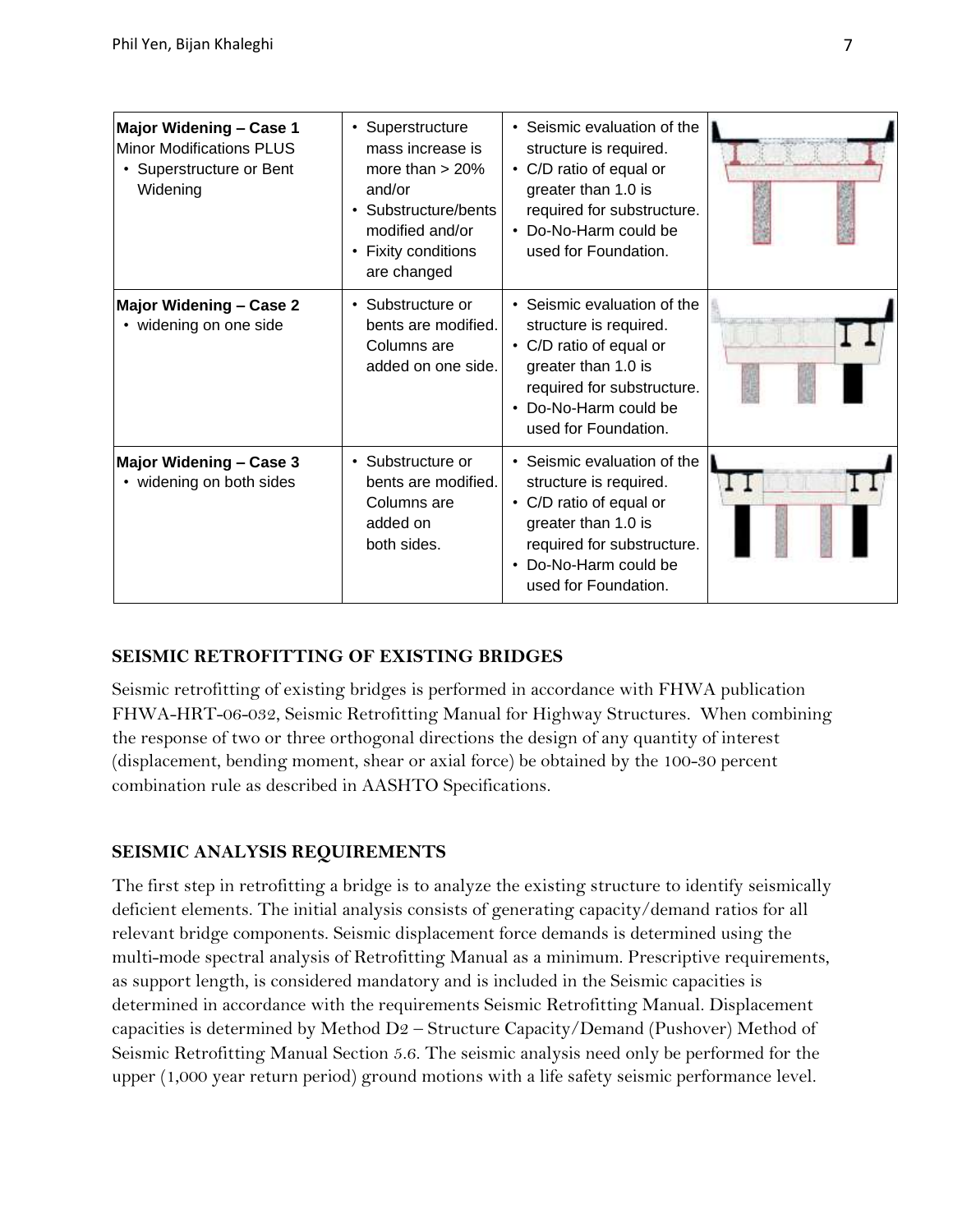#### **SEISMIC RETROFIT DESIGN**

Once seismically deficient bridge elements have been identified, appropriate measures is selected and designed. Table 1-11, Chapters 8, 9, 10, 11, and Appendices D thru F of the Seismic Retrofitting Manual is used in selecting designing the seismic retrofit measures. The WSDOT Bridge and Structure Office Seismic Specialist will be consulted in the selection and design of the retrofit measures.

The seismic retrofit of Essential and Critical bridges is in accordance with the requirements of the WSDOT BDM with consultation of Bridge Design Engineer and Geotechnical with regard to practicability and cost.

### **INNOVATIVE BRIDGE CONSTRUCTION**

Innovative Bridge Construction is simply an idea that encourages outside the box thinking encouraging engineers to consider principles that will enhance bridge performance, speed up construction, or add any other benefit to the industry. There is no single or handful of ideas that can contain or describe Innovative Bridge Construction. It's simply a mentality that new ideas ought to be explored. Innovation might be defined as any contribution to the bridge industry that takes bridge construction past the current standard practice of bridge construction. Some items produced recently are described in the following sections.

#### **SELF-CENTERING COLUMNS**

Self-centering columns are columns designed restore much of their original shape after a seismic event. They're intended to improve the serviceability of a bridge after an earthquake.

Self-centering columns are constructed with a precast concrete column segment with a duct running through it longitudinally. They rest on footings with post-tensioning (PT) strand developed into them. Once the precast column piece is set on the footing, the PT strand threads through the duct and gets anchored into the crossbeam above the column. The PT strand is unbonded to the column segment. As a column experiences a lateral load, the PT strand elastically stretches to absorb the seismic energy and returns to its original tension load after the seismic event. The expectation is the column would rotate as a rigid body and the PT strand would almost spring the column back to its original orientation. A depiction of the selfcentering concept is shown in Figure 1.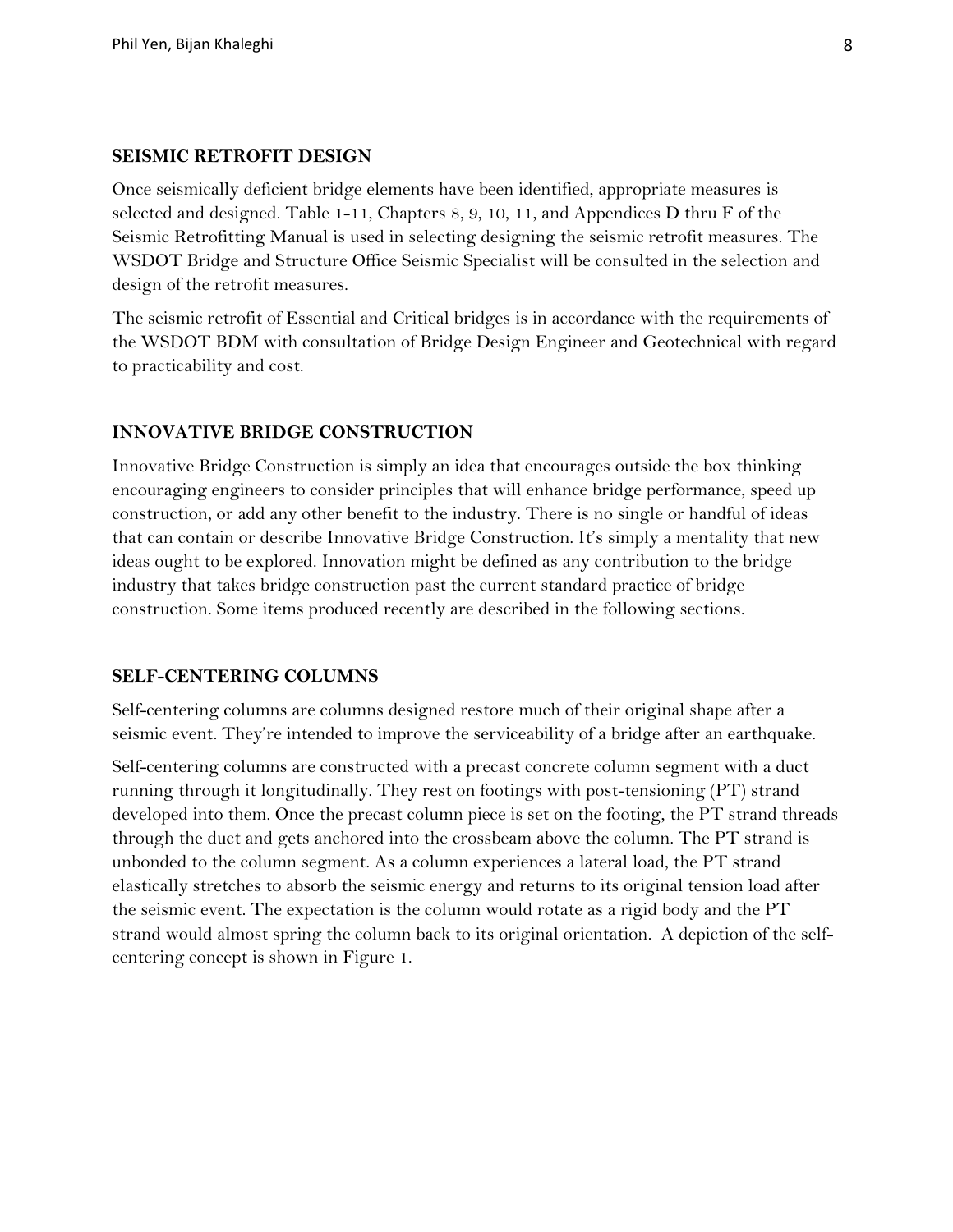

Figure 1 Self-Centering Column Concept

#### **SHAPE MEMORY ALLOY**

Like self-centering columns, Shape Memory Alloy (SMA) and Engineered Cementitious Composite (ECC) products are introduced into bridge design as a means to improve ductility, seismic resilience, and serviceability of a bridge after an earthquake.

SMA is a class of alloys that are manufactured from either a combination of nickel and titanium or copper, magnesium and aluminum. The alloy is shaped into round bars in sizes similar to conventional steel reinforcement. When stressed, the SMA can undergo large deformations and return to original shape. The SR 99 Alaskan Way Viaduct Replacement – South Access project demonstrated that yield strengths of 55 ksi can be achieved with an initial modulus of elasticity of approximately 5400 ksi. Under service and strength limit states the SMA in the column is designed similarly to traditional mild reinforcement, the stress in the bar is limited to the yield strength. During a seismic event, when the yield stress is exceeded, the bars deform trilinearly and restore to the undeformed state as the stress dissipates.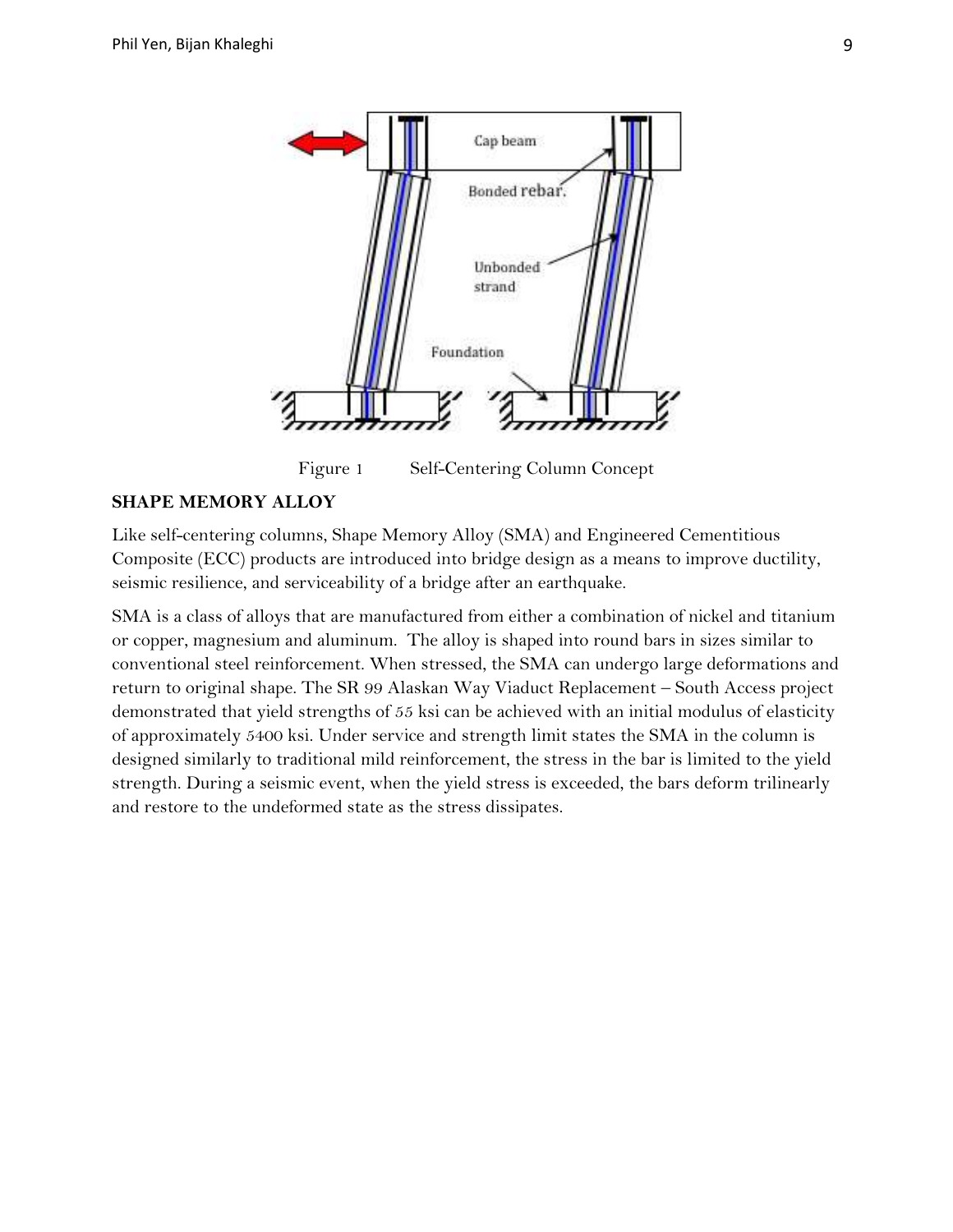

Figure 2 Shape Memory Alloy Stress-Strain Model

ECC is in the family of High Performance Fiber Reinforced Cementitious Composites and is similar to traditional concrete mixes, except that the mix includes a polyvinyl alcohol fiber and omits the course aggregate. ECC replaces conventional concrete in columns to provide a moderate tensile strength and increase ductility to accommodate the large deformations of the SMA. The use of ECC eliminates the spalling expected of conventional concretes in the hinge region. Figure 3 shows the stress-strain profile comparison of confined and unconfined ECC (f c = 5 ksi) and conventional concrete (f c = 4 ksi)(Li 2007 and Xu 2010)<sup>4, 5</sup>.



Figure 3 Engineered Cementitious Concrete Stress-Strain Model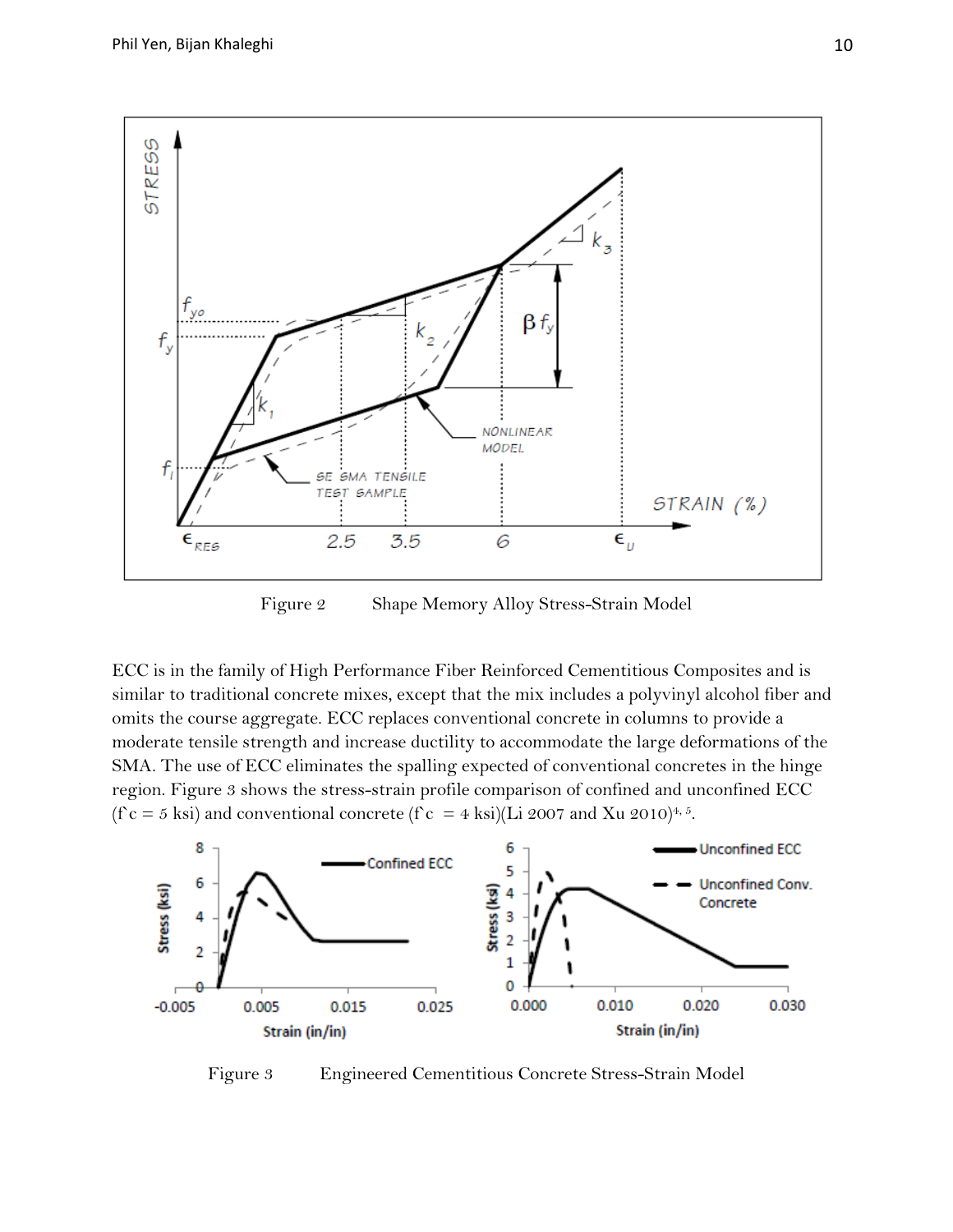When combined in the plastic hinge zones of bridge columns, the SMA and ECC materials are designed to provide high levels of strain with a super-elastic performance to allow for large deflections with negligible permanent deformation and minimal damage. This combination of materials provides the ductility a bridge column needs to perform well in a seismic event while providing enough elasticity to restore the bridge closer to its original shape than conventional concrete and rebar, even with proper detailing.

Bars fabricated with SMA are coupled with conventional steel reinforcing located outside the plastic hinge region to reduce the amount of SMA used in the bridge column. The engineered cementitious material can be poured within the plastic hinge region separately from the rest of the column concrete. An example of a column with ECC and SMA reinforcing in the plastic hinge regions is shown in Figure 4.



Figure 4 Shape Memory Alloy and Engineered Cementitious Column (Elevation and Sections)

# **CONCLUSION**

This paper described the WSDOT seismic design requirements and innovative design and construction features used in designing and constructing bridges. The conclusions summarize